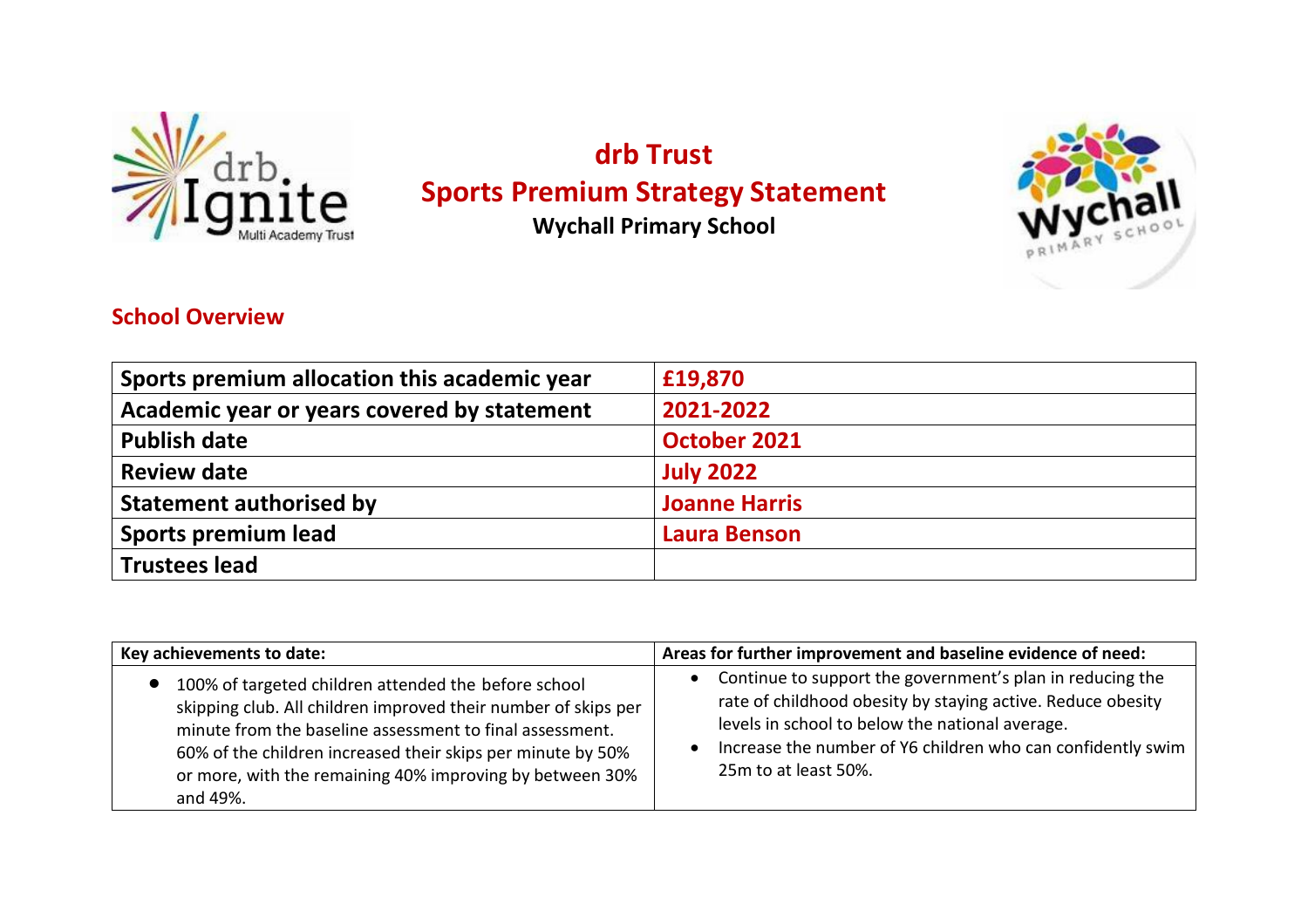| Sport Ambassadors (SA) have been nominated by class<br>teachers to take on the role of supporting PESSPA with the PE<br>lead. All SAs supported in the school sports day. They<br>supported with setting up the event, supporting other year<br>groups and teaching staff with each sporting activity and<br>taking scores.<br>Resources have been purchased to support physical activity<br>at break and lunch times for KS1 and KS2 to support the aim<br>of all children being physically active for sustained periods of<br>time. Pupils voice has been collected on the impact of this<br>with positive responses from all children surveyed.<br>Following an audit of staff confidence in teaching different<br>aspects of PE, CPD has been provided for football, dance and<br>gymnastics. Lesson observations and pupil voice evidence<br>improved provision in these areas. | Increase the range of sporting activity on offer to children.<br>€<br>Pupil voice indicates an interest in archery, volleyball and<br>boxercise. |
|--------------------------------------------------------------------------------------------------------------------------------------------------------------------------------------------------------------------------------------------------------------------------------------------------------------------------------------------------------------------------------------------------------------------------------------------------------------------------------------------------------------------------------------------------------------------------------------------------------------------------------------------------------------------------------------------------------------------------------------------------------------------------------------------------------------------------------------------------------------------------------------|--------------------------------------------------------------------------------------------------------------------------------------------------|
|--------------------------------------------------------------------------------------------------------------------------------------------------------------------------------------------------------------------------------------------------------------------------------------------------------------------------------------------------------------------------------------------------------------------------------------------------------------------------------------------------------------------------------------------------------------------------------------------------------------------------------------------------------------------------------------------------------------------------------------------------------------------------------------------------------------------------------------------------------------------------------------|--------------------------------------------------------------------------------------------------------------------------------------------------|

## **Meeting the national curriculum requirements for swimming and water safety**

| What percentage of your current Year 6 cohort swim competently,<br>confidently and proficiently over a distance of at least 25 metres?          | 19% |
|-------------------------------------------------------------------------------------------------------------------------------------------------|-----|
| What percentage of your current Year 6 cohort use a range of<br>strokes effectively [for example, front crawl, backstroke and<br>breaststroke]? | 19% |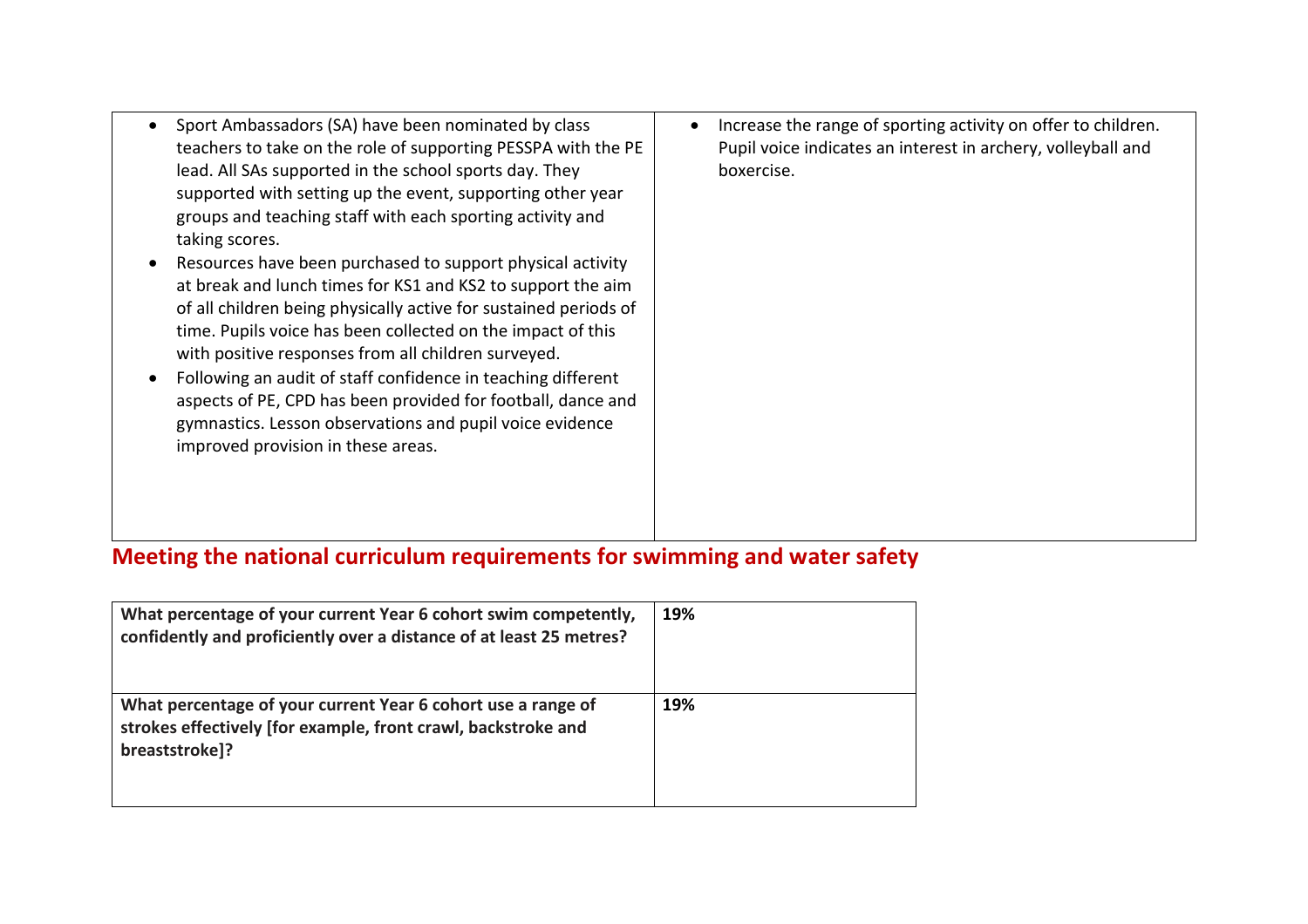| What percentage of your current Year 6 cohort perform safe self-<br>rescue in different water-based situations?                                                                                                                    | 46% |
|------------------------------------------------------------------------------------------------------------------------------------------------------------------------------------------------------------------------------------|-----|
| Schools can choose to use the Primary PE and Sport Premium to<br>provide additional provision for swimming, but this must be for<br>activity over and above the national curriculum requirements. Have<br>you used it in this way? |     |

**The following key indicators should be used to inform the strategic use of the sports premium funding. Not all key indicators need to be included, especially where strengths have been previously identified. Key Indicator 1: The engagement of all pupils in regular physical activity**

**Key Indicator 2: The profile of PE and sport being raised across the school as a tool for whole school improvement**

**Key Indicator 3: Increased confidence, knowledge and skills of all staff in teaching PE and sport Key Indicator 4: Broader experience of a range of sports and activities offered to all pupils Key Indicator 5: Increased participation in competitive sport**

**FOR 2020/21, PLEASE INDICATE IF ALLOCATED FUNDING IS BEING TAKEN FROM THIS YEAR'S SPORTS PREMIUM FUNDING, OR IF THE UNSPENT FUNDING FROM 2019/20 IS BEING USED.**

| KI | <b>School focus with</b> | <b>Actions to achieve</b> | <b>Funding allocated</b> | <b>Evidence and intended</b> | <b>Sustainability and</b> |
|----|--------------------------|---------------------------|--------------------------|------------------------------|---------------------------|
|    | clarity on intended      |                           |                          | impact                       | suggested next steps      |
|    | impact on pupils         |                           |                          |                              |                           |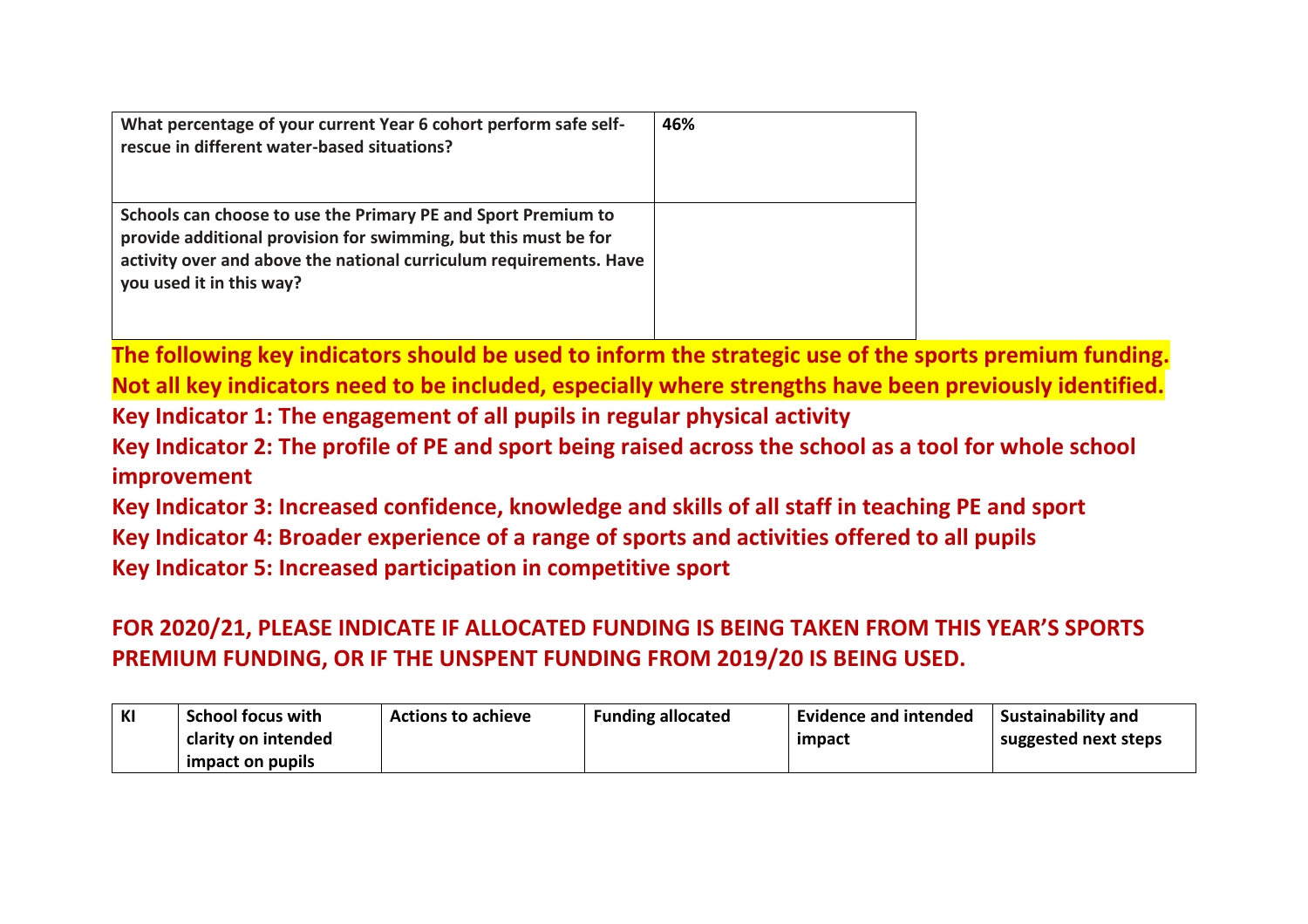| $\mathbf 1$ | <b>Focus - Extended</b>         | <b>Trained Sports</b>     | £7,880 Aspire Sports  | Evidence                     | Sustainability:         |
|-------------|---------------------------------|---------------------------|-----------------------|------------------------------|-------------------------|
|             | opportunities are               | Ambassadors to work       |                       | Increase of 75%<br>$\bullet$ | <b>Staff CPD allows</b> |
|             | provided for all children       | alongside the Learning    |                       | pupil attendance             | future provision        |
|             | to engage in daily              | Mentor to lead physical   |                       | in afterschool &             | of clubs.               |
|             | physical activity.              | activity at break and     |                       | lunchtime clubs.             | Next steps              |
|             |                                 | lunchtimes.               |                       | Autumn term 2021 data        | Decrease<br>$\bullet$   |
|             | Children are active daily       |                           |                       | R, Yr1, 2 & 3:               | provision from          |
|             | at break and lunch              | Increase the range of     |                       | <b>96% full</b>              | Aspire sports by        |
|             | times, engaged in sports        | after-school clubs on     |                       | 60%PP attendance             | 20% with PE lead        |
|             | and games with their            | offer across all key      |                       | 14% SEND attendance          | delivering              |
|             | peers.                          | stages - include archery, |                       |                              | proportion of           |
|             |                                 | volleyball and boxercise, |                       |                              | clubs following         |
|             | The % of attendance at          | delivered by external     |                       | Range of clubs               | CPD.                    |
|             | after-school clubs              | coaches initially whilst  |                       | include archery,             |                         |
|             | increases from 56% to           | staff are trained for a   |                       | volleyball and               |                         |
|             | at least 75% of children        | more sustainable offer.   |                       | boxercise.                   |                         |
|             | engaged in at least one         |                           |                       | Impact:                      |                         |
|             | sporting after-school           |                           |                       | Increased                    |                         |
|             | club each academic              |                           |                       | engagement of                |                         |
|             | year.                           |                           |                       | all pupils in                |                         |
|             |                                 |                           |                       | physical activity            |                         |
|             |                                 |                           |                       | by 75%.                      |                         |
|             |                                 |                           |                       | Increase                     |                         |
|             |                                 |                           |                       | confidence of                |                         |
|             |                                 |                           |                       | SA's and learning            |                         |
|             |                                 |                           |                       | mentors.                     |                         |
| 3           | <b>Focus - Provide training</b> | PE Lead to engage with    | £380 Box2bfit one day | Evidence                     | Sustainability          |
|             | for staff on additional         | accredited archery and    | workshop.             | 80/100%<br>٠                 | CPD rolling over        |
|             | PE areas to ensure they         | boxercise training. Once  | £420 Box2bfit kitbag. | Increased staff              | each academic           |
|             | have the skills and             | accredited, training will |                       | knowledge and                | year to support         |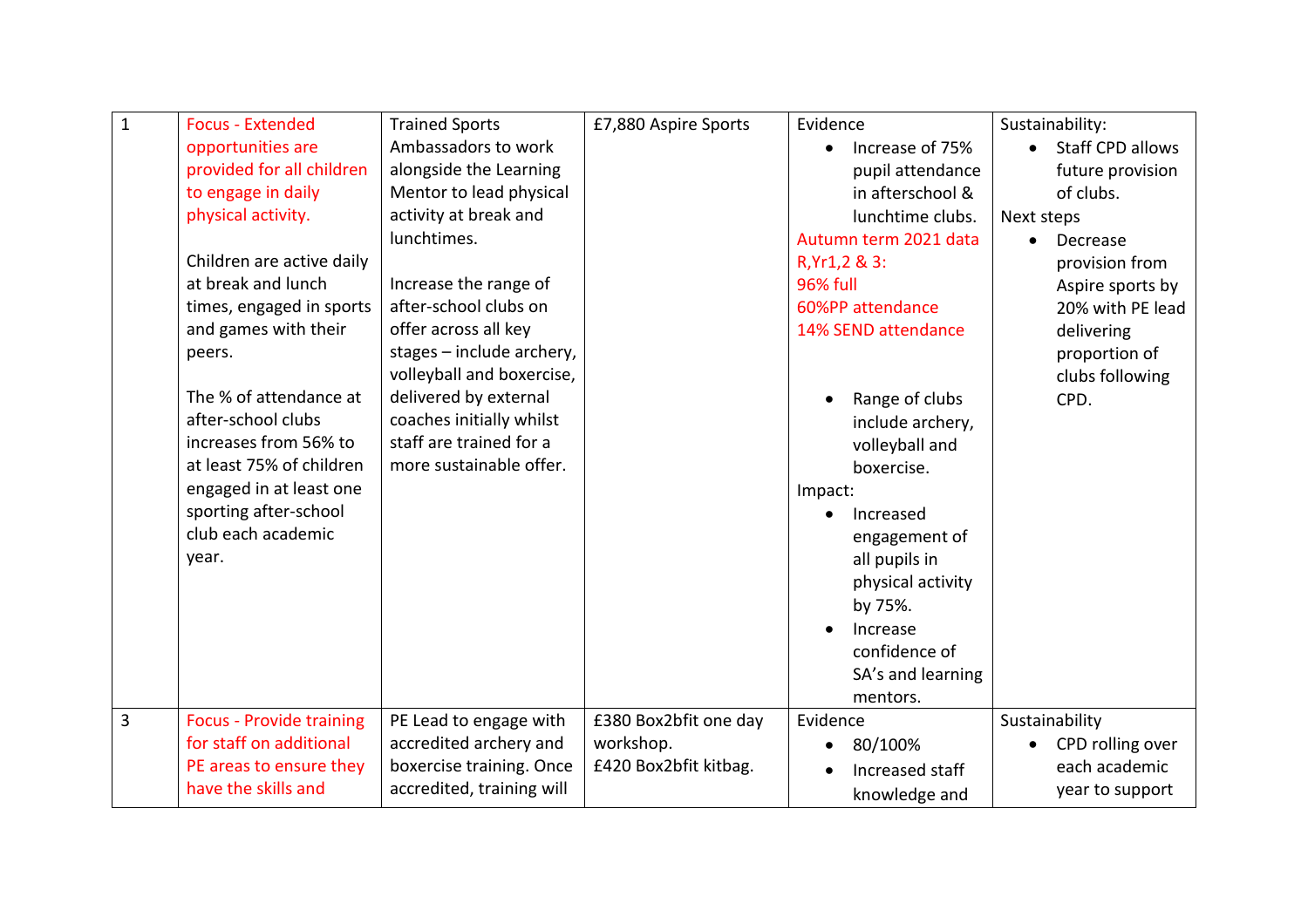|                 | confidence to lead these<br>as PE units and/or clubs.<br>Children access a wider<br>range of sporting<br>activity.<br>PE provision is at least<br>good, with children<br>making appropriate<br>progress in each<br>discipline as evidenced<br>from assessments<br>carried out the start and<br>end of each unit.<br>Evidence that children<br>are applying knowledge<br>from each unit of PE in<br>future units. | then be provided to<br>teaching staff.<br>PE Lead to be released<br>from class to support<br>with implementing<br>these sports alongside<br>class teachers in PE<br>lessons. | £511.00 Archery kit and<br>Guide for teachers with<br>free online training.  | confidence in<br>new skills.<br>80/100%<br>$\bullet$<br>Progress in each<br>discipline from<br>baseline and end<br>of unit<br>assessments.<br>Impact<br>80/100%<br>$\bullet$<br>Children can talk about<br>their learning<br>through pupil<br>voice surveys.<br>At least 50% of<br>children can<br>make links in<br>their learning<br>between units of | new staff and<br>children.<br>Stock purchased.<br>$\bullet$<br>Next steps<br>After school<br>$\bullet$<br>clubs to offer<br>archery and<br>box2bfit. |
|-----------------|------------------------------------------------------------------------------------------------------------------------------------------------------------------------------------------------------------------------------------------------------------------------------------------------------------------------------------------------------------------------------------------------------------------|------------------------------------------------------------------------------------------------------------------------------------------------------------------------------|------------------------------------------------------------------------------|--------------------------------------------------------------------------------------------------------------------------------------------------------------------------------------------------------------------------------------------------------------------------------------------------------------------------------------------------------|------------------------------------------------------------------------------------------------------------------------------------------------------|
| 4               | <b>Focus - Purchase</b><br>equipment to support<br>the delivery of new<br>sports in school.                                                                                                                                                                                                                                                                                                                      | Purchase equipment to<br>ensure that archery,<br>volleyball and boxercise<br>can be taught in school.                                                                        | See above                                                                    | work.<br>See above                                                                                                                                                                                                                                                                                                                                     | See above                                                                                                                                            |
|                 | Playground markings for<br>KS1 area.                                                                                                                                                                                                                                                                                                                                                                             | See above re external<br>coaches                                                                                                                                             |                                                                              |                                                                                                                                                                                                                                                                                                                                                        |                                                                                                                                                      |
| K <sub>12</sub> | Focus - Raise the profile<br>of PE and SS across the<br>whole school with                                                                                                                                                                                                                                                                                                                                        | Aspire Sports Uk to<br>provide balance bike<br>sessions.                                                                                                                     | £2,548 (£28 per child 45<br>min session, based on 4<br>classes @91 children) | Evidence<br>100% of all<br>pupils from                                                                                                                                                                                                                                                                                                                 | Sustainability                                                                                                                                       |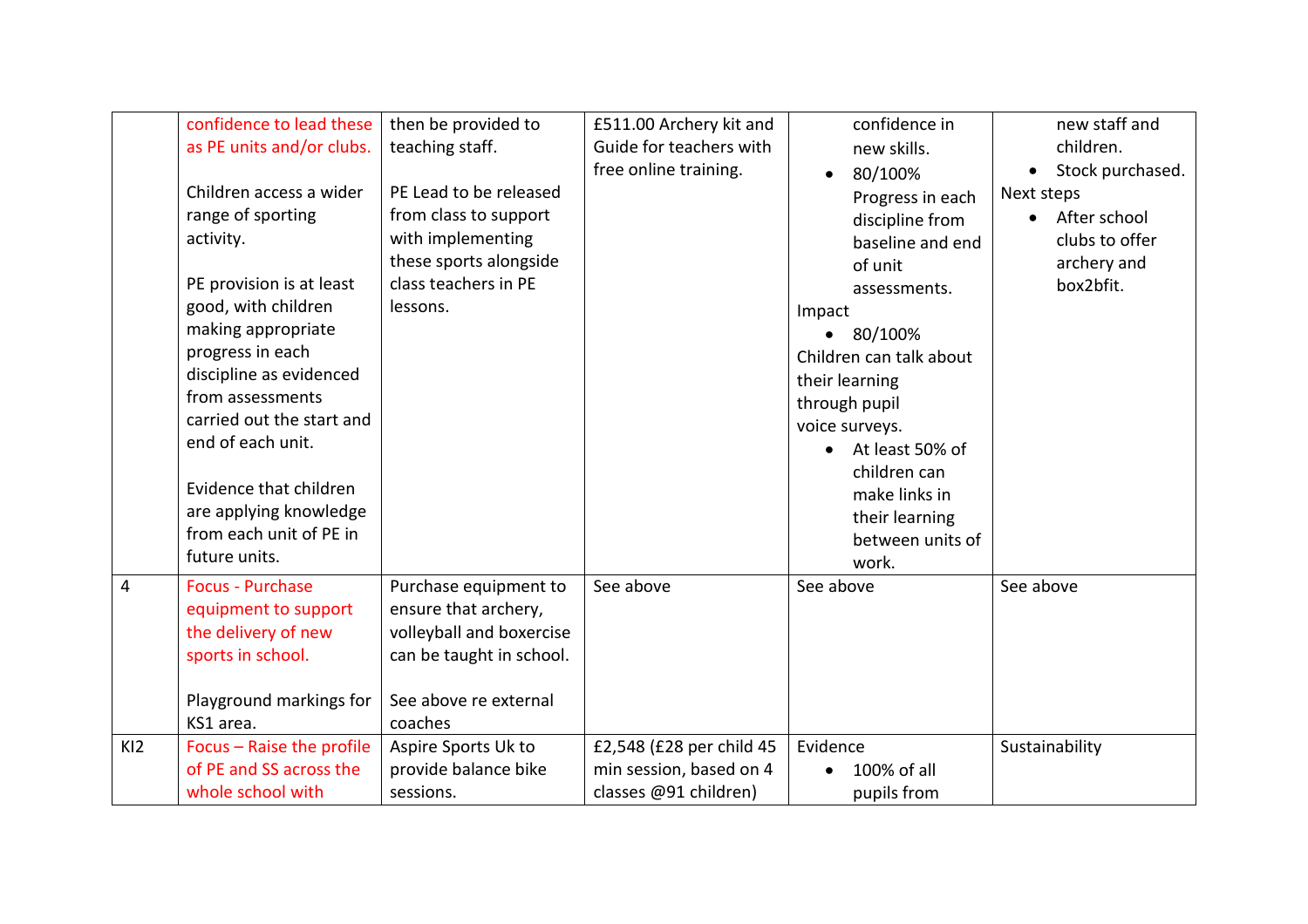|     | balance ability and<br>box2bfit.<br>Years 1 & 2 access<br>balance bike training<br>with years 3, 4 5 & 6<br>accessing boxercise<br>sessions through<br>box2bfit.<br>Reception has balance<br>bikes purchased from<br>previous SSP, timetable<br>to be implemented by | Box2bfit one day<br>workshop for pupils and<br>staff. Kit bag purchase<br>to continue the<br>implementation through<br>trained staff.                                             | See above for Box2bfit | Impact<br>$\bullet$ | reception to year<br>6 accessed<br>interventions.<br>90/100% of<br>children<br>engaged.<br>90/100%<br>increased<br>knowledge and<br>skills through<br>pupil surveys.                                    | $\bullet$<br>Next steps<br>$\bullet$ | Balance bikes in<br>reception to<br>continue.<br>Bike ability level<br>1 as children<br>move through<br>the school.                                      |
|-----|----------------------------------------------------------------------------------------------------------------------------------------------------------------------------------------------------------------------------------------------------------------------|-----------------------------------------------------------------------------------------------------------------------------------------------------------------------------------|------------------------|---------------------|---------------------------------------------------------------------------------------------------------------------------------------------------------------------------------------------------------|--------------------------------------|----------------------------------------------------------------------------------------------------------------------------------------------------------|
| K13 | EYFS phase lead.<br>Focus - Increase                                                                                                                                                                                                                                 | Aspire Sports UK to                                                                                                                                                               | <b>TBC</b>             | Evidence            |                                                                                                                                                                                                         |                                      | Sustainability                                                                                                                                           |
|     | confidence, knowledge<br>and skills of teaching<br>staff of PE and SS from<br>staff surveys on areas<br>for development.<br>OAA focus highlighted<br>from previous staff<br>survey and didn't take<br>place due to COVID-19<br>restrictions.                         | offer twighlight staff<br>training sessions.<br>PE Lead to assign<br>appropriate accredited<br>training providers for<br>future CPD needs as<br>highlighted from staff<br>survey. |                        | Impact:<br>٠        | 100% of teaching<br>staff have<br>increase<br>confidence,<br>knowledge and<br>skills in their<br>delivery of the<br>OAA unit.<br>80/100%<br>increase in<br>children's<br>progression<br>through concept | Next steps<br>$\bullet$              | Staff accessing<br>OAA CPD can<br>deliver this to<br>new staff in the<br>future.<br>Staff internally<br>to continue to<br>deliver this<br>training need. |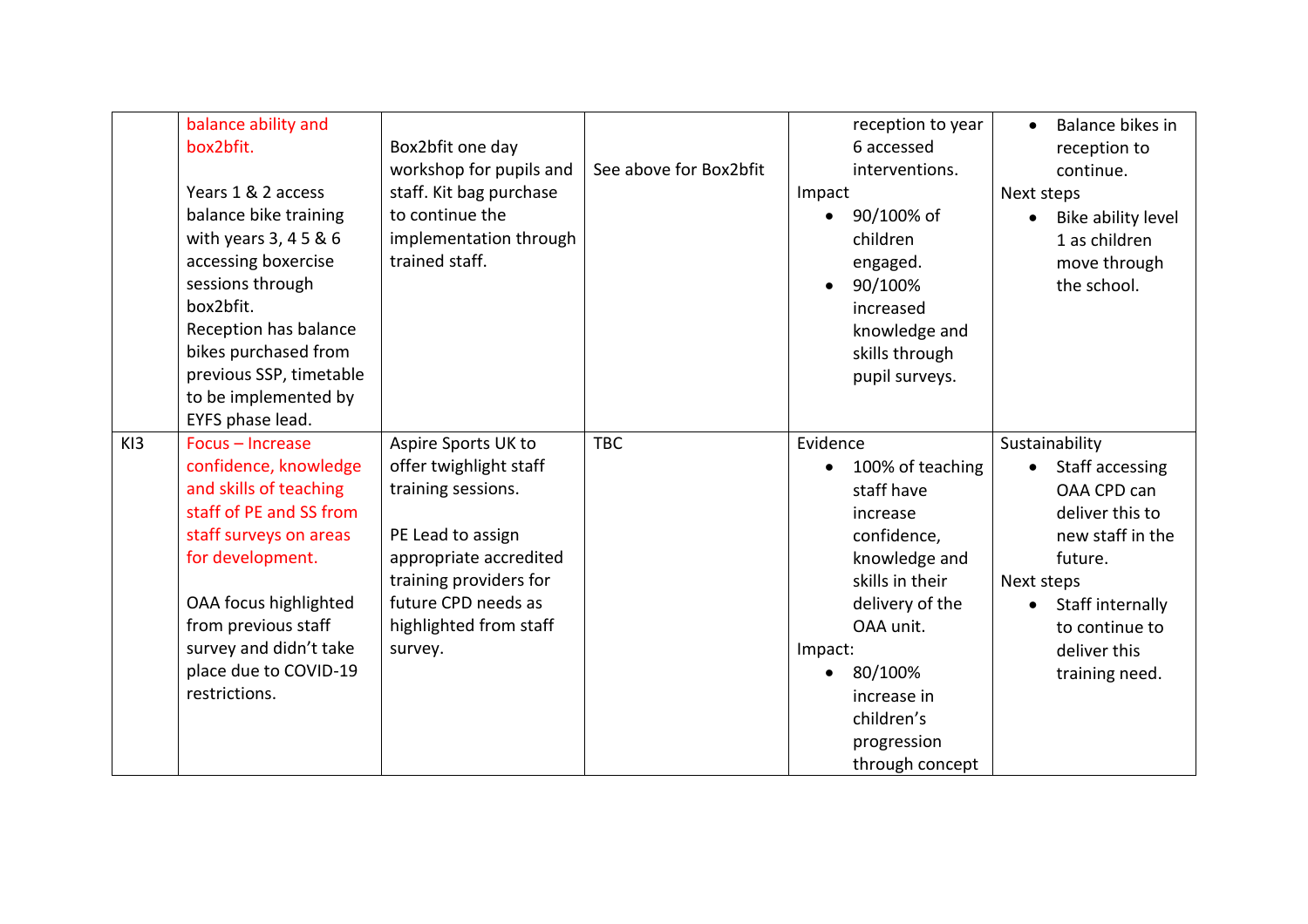|                 |                                                                                                                                                                                                                                                                                                                                                                                   |                                                                                                                                                                                                                                                     |                                                     |                                  | assessments and                                                                                                                                                           |                                                                                                                                                                                |
|-----------------|-----------------------------------------------------------------------------------------------------------------------------------------------------------------------------------------------------------------------------------------------------------------------------------------------------------------------------------------------------------------------------------|-----------------------------------------------------------------------------------------------------------------------------------------------------------------------------------------------------------------------------------------------------|-----------------------------------------------------|----------------------------------|---------------------------------------------------------------------------------------------------------------------------------------------------------------------------|--------------------------------------------------------------------------------------------------------------------------------------------------------------------------------|
|                 |                                                                                                                                                                                                                                                                                                                                                                                   |                                                                                                                                                                                                                                                     |                                                     |                                  | pupil voice.                                                                                                                                                              |                                                                                                                                                                                |
| K <sub>14</sub> | Focus - Offer a broader<br>range of sports and<br>activities to all children<br>from pupil voice.<br>Pupil surveys to gather<br>their interest on future<br>clubs and activities.<br>Links to KI1 and KI2.<br>Table tennis area<br>created over the<br>summer period to offer<br>playtime table tennis<br>club and afterschool<br>club to years 3,4,5 & 6<br>and learing mentors. | PE lead to send out<br>pupil survey via online<br>school 'forms', pupils<br>alongside parents<br>complete the online<br>form and send back.<br>Aspire Sport UK support<br>table tennis 2<br>lunchtimes and<br>afterschool club in<br>Summer 1 term. | K11                                                 | Evidence:<br>$\bullet$<br>Impact | 100% of pupils<br>from yrs 3,4,5, &<br>6 accessing table<br>tennis area.<br>Increase of 75%<br>of pupils<br>accessing clubs<br>Increase<br>participation in<br>all clubs. | Sustainability<br>Continue to<br>maintain area to<br>support the<br>continuation of<br>clubs.<br>Next steps<br>Purchase table<br>tennis for<br>learning mentor<br>area (quad). |
| K15             | Focus - To increase<br>participation in school<br>sport through intra (in<br>school) and inter<br>(external) school<br>competitions.<br>Alongside and<br>supporting PE units,<br>children to participate in                                                                                                                                                                       | PE lead create dates for<br>intra-school<br>competitions and liase<br>with teaching staff in<br>advance to ensure<br>timetables<br>accommodate<br>competitions.                                                                                     | £500 trophies<br>£0 certificates<br>£2000 transport | Evidence<br>$\bullet$            | 80/100% of all<br>year groups and<br>their pupils<br>participating in 5<br>intra school<br>competitions<br>over the<br>academic year.                                     | Sustainability<br>Trophies won for<br>year groups can<br>be engraved and<br>used the<br>following years.<br>Next steps<br>Continue to<br>build on inter                        |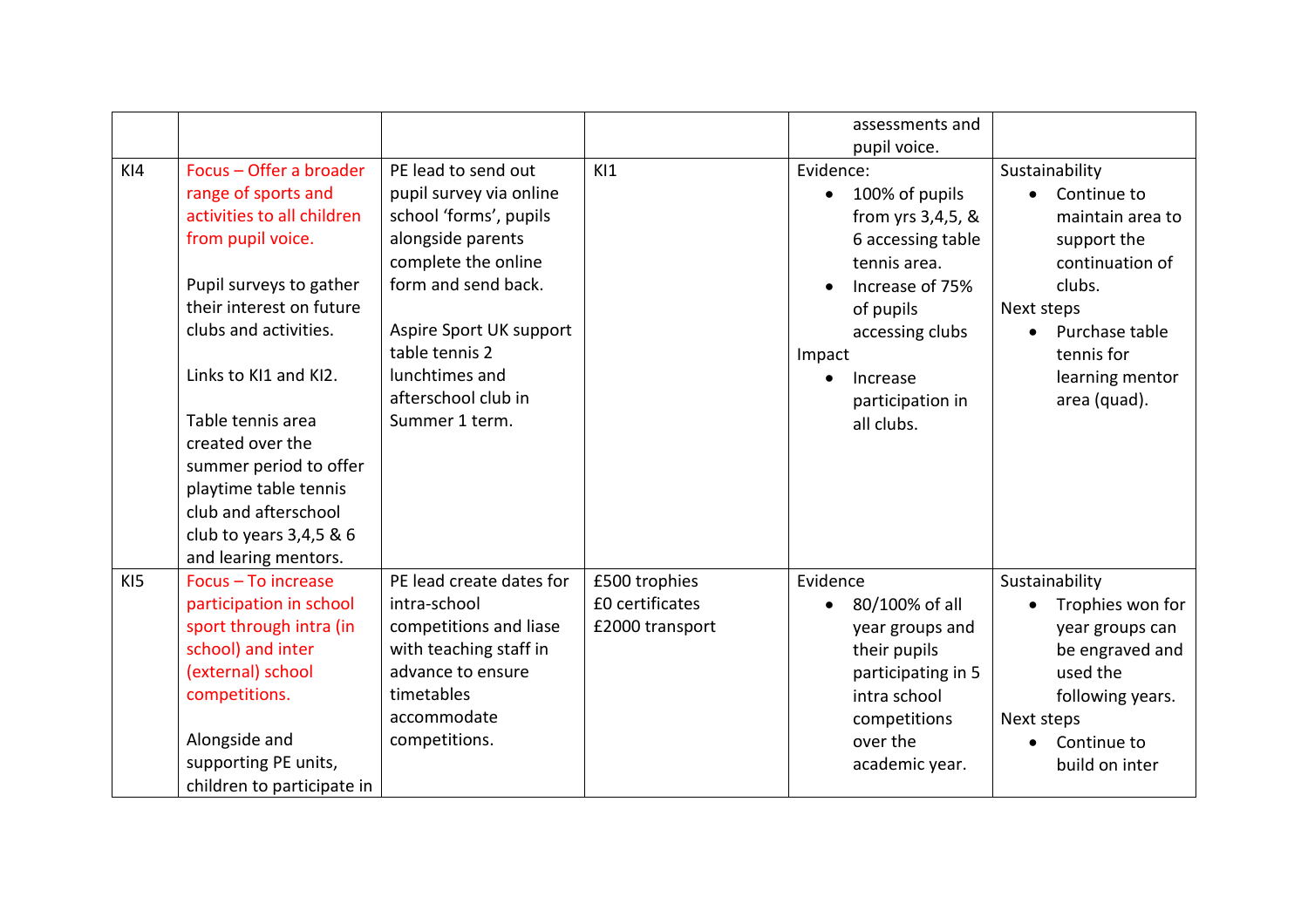|                       | year group competitions  | PE lead to arrange year  | $\bullet$ | At least 50% of  | school        |
|-----------------------|--------------------------|--------------------------|-----------|------------------|---------------|
| which cover all       |                          | group trophies subject   |           | pupils attending | competitions. |
| curriculum areas      |                          | specific which will be   |           | one inter-school |               |
|                       | (Dance, Gym, athletics,  | displayed in the trophy  |           | competition.     |               |
| OAA and Games).       |                          | cabinet with the         | Impact    |                  |               |
|                       |                          | intention that these can | $\bullet$ | 50% of pupils    |               |
|                       | Wychall and Jervoise to  | be used each year.       |           | increase         |               |
| host inter-school     |                          |                          |           | participation    |               |
| competitions for both |                          | PE lead to liase with    |           | sporting         |               |
| schools.              |                          | school admin team to     |           | competitions.    |               |
|                       |                          | create pupil certificate |           |                  |               |
|                       |                          | of achievements to be    |           |                  |               |
|                       |                          | celebrated in whole      |           |                  |               |
|                       |                          | school assemblies.       |           |                  |               |
|                       |                          | PE lead to meet with PE  |           |                  |               |
|                       |                          | lead at Jervoise to      |           |                  |               |
|                       |                          | arrange 3 inter school   |           |                  |               |
|                       |                          | competitions for the     |           |                  |               |
|                       |                          | year. Years 1 & 2, 3 & 4 |           |                  |               |
|                       |                          | and 5 & 6.               |           |                  |               |
|                       |                          |                          |           |                  |               |
|                       | Total £: £14,239 planned |                          |           |                  |               |
| £5631 TB allocated    |                          |                          |           |                  |               |

| Signed off by:       |                     |
|----------------------|---------------------|
| <b>Head teacher:</b> | <b>Mr N Lamorte</b> |
| Date:                |                     |